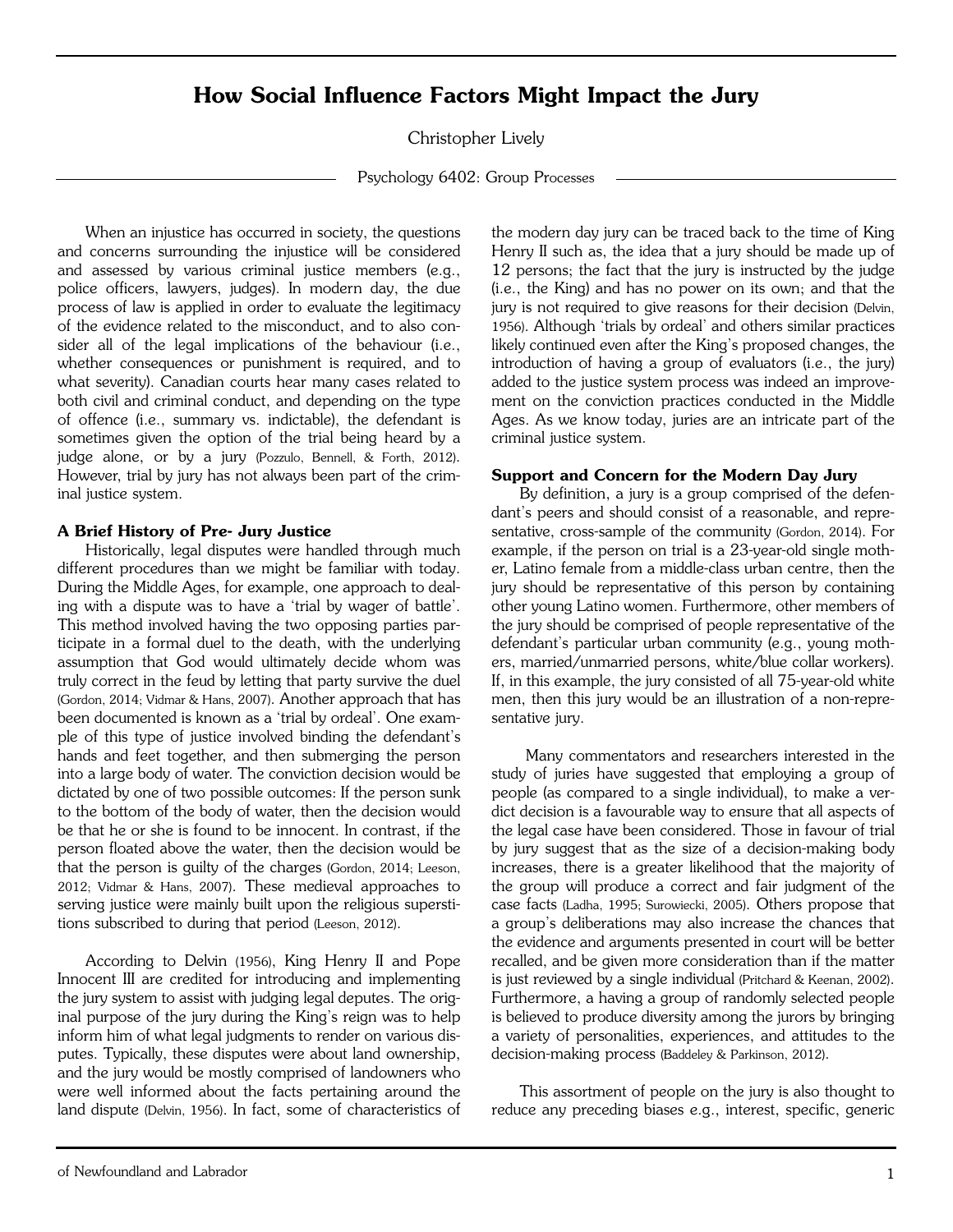and/or normative prejudices (see Vidmar & Schuller, 2001) jurors may have (Baddeley & Parkinson, 2012). Moreover, diversity on a jury is thought to also lead to more thorough debate and evaluation of the facts (Kerr, MacCoun, & Kramer, 1996). Lastly, some researchers have put forth the notion that a group of the defendant's peers might be better able to evaluate the defendant than a legal professional who is unfamiliar with the defendants' community (Baddeley & Parkinson, 2012). A jury of peers is also thought to be protected against any political or elitism influences that some criminal justice members may be partial to (Cahoy & Ding, 2005). As pointed out by Gordon (2014), an American case (e.g., Duncan v. Louisiana, 1968) summarized the purpose of a jury quite well as a way of "providing an accused with the right to be tried by a jury of his peers [in order to give him] an inestimable safeguard against the corrupt or overzealous prosecutor, and against the compliant, biased, or eccentric judge" (p. 421).

Indeed, as exemplified above, there appears to be some solid logic for supporting the use of a jury within the criminal justice system; however, there are some recognize problems with laypersons making up the composition of the jury, as well. For example, most people who are summoned for jury duty have no prior experience of being on a jury, nor have extensive experience making decisions about complex issues with a group of strangers (Henningsen, Cruz, & Miller, 2000). Although the judge will assist the jury members with understanding the parameters of the law and will provide guidance on the judgment making process, the discussions, debates, deliberations, and final decision (i.e., the verdict) about the defendant's fate is ultimately in the hands of the, likely novitiate, jury members.

Beyond the lack of experience concerns, there are also elements related to group dynamics that might negatively impact the jury's deliberations. Specifically, concepts related to social influence have the power to affect an individual's (or group's) evaluation process, sometimes without the people involved even realizing it. In order to understand how these concepts could play out during the jury's decision-making process, it might be important to briefly review how jury deliberations are believed to normally occur.

According to Brewer and Williams (2005), the jury's deliberation process typically moves through three phases. First, the orientation stage generally involves electing a foreperson, reviewing the deliberation procedures, and raising any general trial issues together as a group. The second phase, and usually the longest occurring, is known as the open conflict stage. This is when the jurors discuss and debate the information and evidence presented during the trial, and also attempt to persuade each other into reaching a final unanimous verdict. After the final group verdict has been decided, the jury finishes deliberations through the finally phase known as the reconciliation stage. Simply put, this last stage involves ensuring that all members are satisfied with the final decision, and seeks to fix any hurt feelings or attacks that might have occurred during the debates and discussions (Brewer & Williams, 2005). Some research has pointed out that the chances are about 2 in 3 that jurors will disagree on the verdict, yet about 95% of juries emerge with a consensus (Kalven & Zeisel, 1966). Thus, this fact can lend support to the suggestion that social influence factors might be occurring during the jury's deliberations in order to change some of the jurors' decisions. In all likelihood, these influences and changes probably occurred during the open conflict stage.

# **Concepts of Social Influence**

Social influence can be thought of as the change in a person's attitude, belief, or behaviour that is triggered by the words, actions, or presence of another person(s) (Bowser, 2013; Forsyth, 2009). Group dynamic researchers suggest that social influence can be broken down into two main subgroups. *Majority influence* is when the larger portion of the group places pressure onto an individual member, or small portion of the group, in order to get the minority party to change their opinion, and accept the consensus of the larger group (Forsyth, 2009). In contrast, *minority influence* is simply pressure being exerted from the opposite direction. In other words, a single member or smaller portions of the group places pressure onto the larger portion in attempt to have the majority's opinions conform to those of the minority (Forsyth, 2009). Being given the task of deciding a person's fate is a significant responsibility and should not be taken lightly; most jurors surely put forth their best effort in order to fulfill their objective duty as a juror. The reality, however, is that majority or minority influences from within the group have the potential to subjectively affect how the juror(s) will respond and behave during deliberations.

Within both of these subgroups are multiple sources of group influence. Each source can lead an individual to conform to what is perceived to be normal, as dictated to the group. The first source is known as *informational influence*. Forsyth (2009) defines this source as the "interpersonal processes that promote change by challenging the correctness of group members' beliefs or appropriateness of their behaviour directly or indirectly" (p. 196). In other words, information that one receives, or believes they are receiving, from other group members could lead an individual to change their opinion or viewpoint on the issue being considered. Informational influence is believed to work largely based on the principles of social comparison theory (e.g., Festinger, 1954). This may be best illustrated by considering the point of view(s) of a jury member(s) when conducting a poll of each juror's individual verdict. This notion is known as the straw man poll, and is used in order to see what direction the jury is leaning toward in their collective decision (Forsyth, 2009).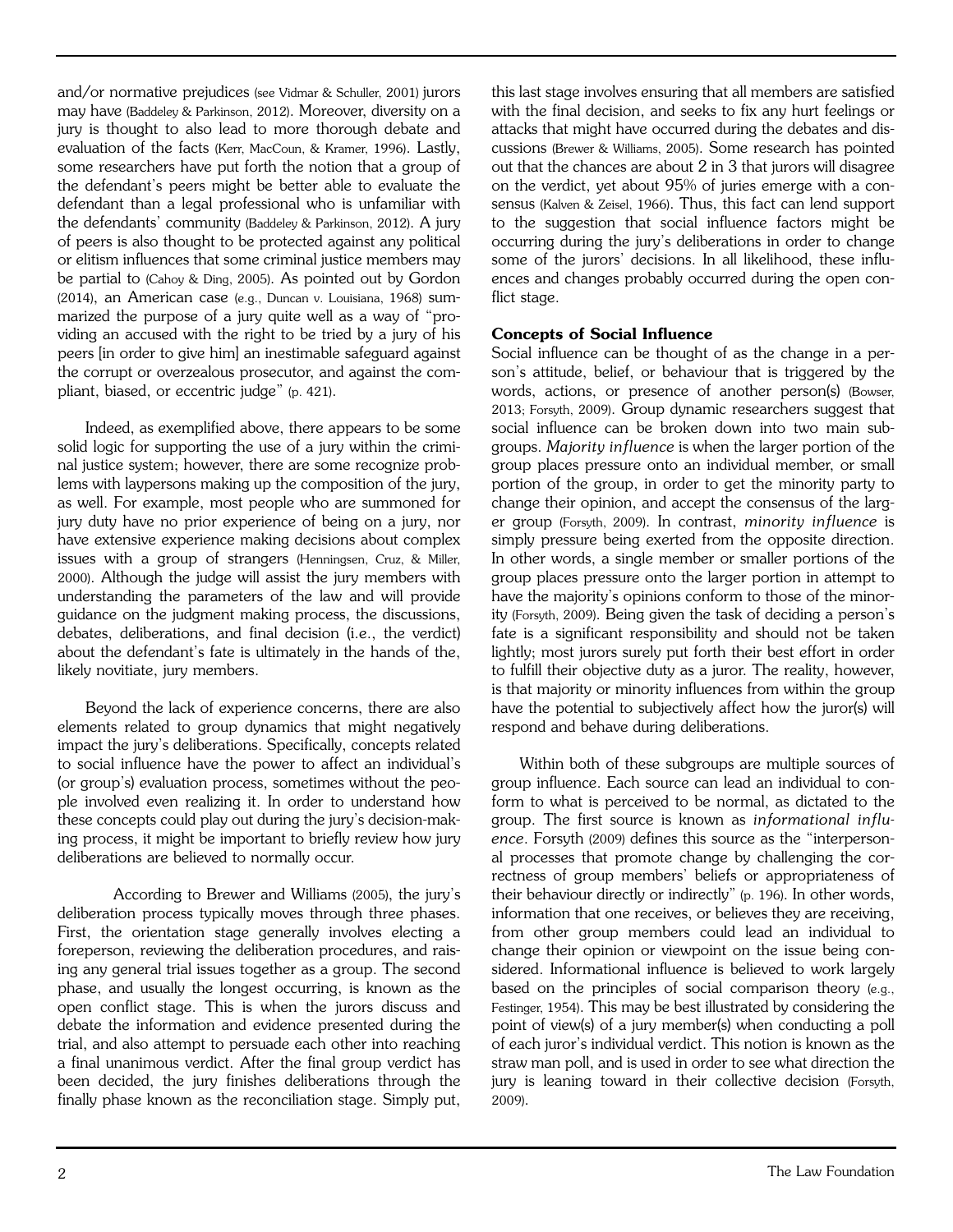Consider the example that an original straw man poll might have suggested that the jury stood at a 7-5 vote in favour of a not-guilty verdict. After some deliberations and then taking a new poll, it might now be revealed that the jury currently stands at a 10-2 vote in favour of not-guilty. Informational influence can be illustrated in two different ways through this example. Firstly, the deliberations might have persuaded three jury members into changing their votes, because another juror's expressed view on the evidence introduced some new information or concepts that the three jurors had not considered before. Thus, this newly introduced information has impacted their personal viewpoints and influenced these three jurors to change their vote. Secondly, the new poll itself might now become a source of informational influence for the other remaining two jurors in favour of the guilty verdict. Given that the majority of the group now appears to be in favour of a not-guilty verdict, combined with the fact that three others have changed their votes, this might suggest to the two remaining jurors that the other ten jury members are aware of something that they are not privy to. This new 10-2 poll now acts as a reference point for the two remaining jurors, and may now influence them to revisit their motivations around their choice of a guilty verdict. If a third poll was later taken and resulted in a 12-0 vote in favour of not-guilty, then observers might conclude that a form of informational influence was a possible driving force that led to the change in verdict.

*Normative influence* is a second source type and is described by Forsyth (2009) as the "personal and interpersonal processes that cause[s] individuals to feel, think, and act in ways that are consistent with social norms, standards and conventions" (p.198) of the group. In other words, individual members can observe the group's norms and will strive to act in ways that are consistent with those norms. When one realizes that they are feeling, thinking, or acting in contrast to the group, this realization may leave the individual feeling isolated socially, and at odds with their own criteria of normality (Forsyth, 2009). Using the same example illustrated above for informational influence, the poll that resulted in a 10-2 vote might now suggestthat the groups' norm is believing that the defendant is an innocent person. Thus, the two lone jurors might now feel somewhat anomalous relative to the rest of the group, and will need to revisit their viewpoints to deal with any tension (e.g., cognitive dissonance; Festinger, 1957) they may feel from being the only two that do not fit in with the groups' norms.

Finally, the last source is *interpersonal influence* and is described by Forsyth (2009) as the "social influence that results from other group members selectively encouraging conformity and discouraging, or even punishing, nonconformity" (p. 200). In other words, the out-group minority member(s) becomes the specific target(s) of the in-group majority members, and this focus has the potential to turn negative.

Interpersonal influence tends to be applied when informational or normative influences have failed to change the opinion of the dissenter(s) to align with the group's collective opinion. As a result, the group will begin to focus the bulk of their attention on the dissenting individual(s) in order to bring the rebel's opinion into agreement with the group or until the group decides that this individual will not abandon their opposition (Forsyth, 2009). Continuing with our polling example, we might observe interpersonal influence occurring if the 10 jurors who voted not-guilty started to attack or reject the two jurors who voted for a guilty verdict. In fact, a very similar scenario being described here played out in a study on communication conducted by Schachter (1951).

In his study, Schachter (as cited in Forsyth, 2009) set up discussion groups wherein participants would gather to talk about various important topics of interest. Among the participants were three confederates, and each had a specific role to play in the study: the 'mode' confederate would consistently agree with the majority of the group; the 'slider' confederate would initially disagree with the majority, but eventuallyagree with the majority of the group as the conversation went on; lastly, the 'deviant' would always differ from the majority. Schachter (1951) measured the communication rate between the group and each confederate, and found that the highest rates of communication occurred between the group and the deviant (as compared to the group communication rates with both the slider, and the mode, separately). Indeed, some groups were even observed to reject the deviant completely when this confederate would not change their disagreeing viewpoint. The findings in Schachter's (1951) study suggest that interpersonal influences might be a tactic used by groups who are involved in crucial discussions, such as juries, in attempt to change the opinions of any dissenters in order to match the collective viewpoint.

#### **Additional Empirical Examples related to Social Influence**

In addition to Schachter's (1951) study, aspects of both majority and minority influences and their sources (i.e., informational, normative, and interpersonal) have been empirically observed in some classical research studies. Asch's (1951) famous line study investigated how a majority group could cause an individual to conform to the pressures of the group. The study involved bringing participants into the lab to make comparative judgments about a series of lines displayed on a screen. Each participant was put into a group with other people; however, these 'others' were all confederates in the study. Unknown to the actual participants, the confederates were previously instructed by the experimenter to state the wrong answer on each trial. When an obviously wrong answer given by members of the group, Asch (1951) wanted to know whether the participants would join the group in their incorrect choice, or if the participants would maintain their own obviously correct choice. Indeed, results of the study found that 32% of participants con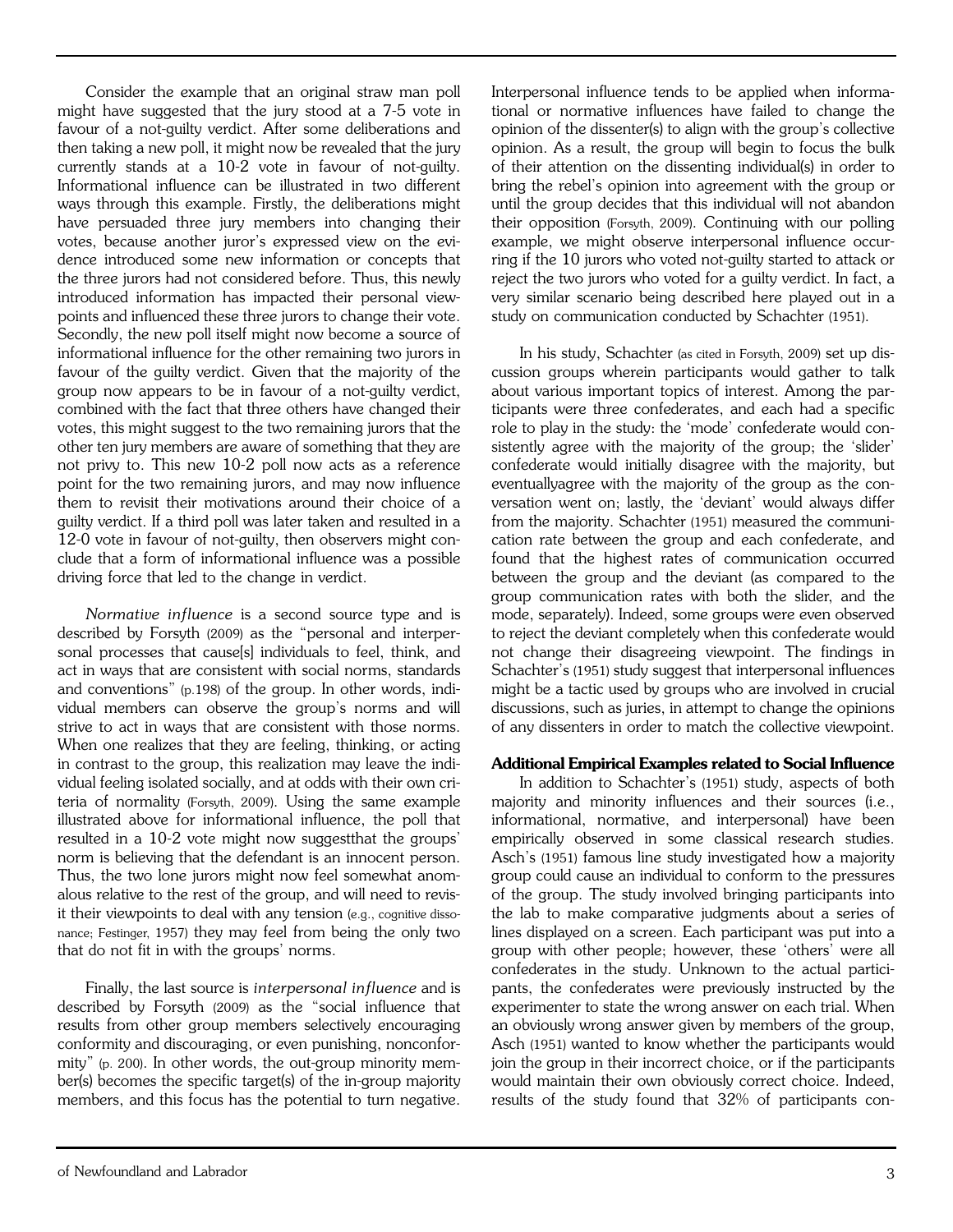formed to the social pressures of the group, and changed their decision to be in line with what the other group members had stated. It might be postulated that the participants from the Asch (1951) study relied on some informational and/or normative influences interpreted from the group.

Moscovici and a colleague (1969), on the other hand, felt like Asch (1951) did not consider the option that minority influences can also occur in groups. In their study, Moscovici and Zavalloni (1969) conducted a similar procedure to Asch (1951), but in reverse. Six participants were brought into the lab to judge the colors of various green and blue slides; however, two of these members were confederates for the experimenter. Similar to Asch's (1951) study, the confederates gave wrong answers about the color of the slides (e.g., stating the slide was blue when it was clearly green) and answered consistently (i.e., stating green as the answer 100% of the time) or inconsistently (i.e., sometimes stating blue or sometimes stating green as the answer) on the trials. Similar to Asch's (1951) logic, Moscovici and Zavalloni (1969) wanted to know if the incorrect statements of the minority group (i.e., the two confederates) would influence the majority (i.e., the actual participants). Although much less than those observed in the Asch (1951) study, the results indicated that the minority group did indeed have an effect on the majority group (about 9% of the time), but only when the minority group was consistent in their wrong responses.

# **Social Responses to Social Influence**

Whether consciously aware or not of the various type of influences that might be used in the group setting, researcher also points out that several different social responses might be exhibited by group members undergoing influence pressures. The fact that some of the participants in the above classic studies abandoned their initial judgments, while others maintained their opinions, goes to show that a variety of responses can occur to social influences. According to Forsyth (2009), there are five different types of social responses that might be observed in decision-making groups – and accordingly, could occur during a jury's deliberations.

To illustrate, let's again consider another mock jury example. Let's assume that prior to the jury commencing deliberations, juror #12 has formed his or her verdict decision about each of the charges against the defendant. After some discussion with the other jury members, juror #12 may find him- or herself in a minority position (e.g., finds the defendant guilty on the first charge) relative to the rest of the group (e.g., all others find defendant not-guilty on the first charge). In order to move the deliberations forward to discuss the additional charges, juror #12 may decide to change their outward decision position in order appease the groups' majority view; however, juror #12 still privately believes that the defendant should be found guilty for the first charge. In this mock example, juror #12 has displayed *compliance* towards the group. Although it would appear that this juror publicly agrees with the group he or she is truly in disagreement privately (Forsyth, 2009).

Let's now consider another social response, and assume that during the discussions some other group members presented a solid alternative explanation as to why a not-guilty verdict should be rendered for the first change. For liberty sake, let's assume that juror #12 had not considered this alternative explanation when forming his or her original verdict decision. If this new information leads juror #12 to abandon his or her original decision and change their opinion to match with that of the group, then this type of social response is known as *conversion*. Indeed, a genuine change of opinion shows that juror #12 agrees with group both publicly and privately (Forsyth, 2009). Of course, these two mock examples are assuming that all of the other jurors have been in agreement together the first charge's verdict since the onset of discussions.

To illustrate the third social response, let's take the perspective of juror #5 (i.e., someone who is in opposition to juror #12's opinions), and assume that this juror is part of the majority group with respect to the verdict decision on the first charge (i.e., he or she has consistently sided with a not-guilty verdict for the first charge). By maintaining agreement on the verdict decision both before and after any jury discussions, juror #5 is displaying the social response of *congruence* within the group. In other words, juror #5 is agreeing with the verdict decision both publicly and privately in a strict sense (Forsyth, 2009).

Using the above mock examples, we have so far seen illustrations for three forms of social responses (e.g., compliance, conversion, and congruence). In all of these response cases, the outcome of each response is agreement with the rest of the group. But what if a juror's final response is in disagreement with the group? Indeed, Forsyth (2009) explains that there are two additional social responses that fit with the latter category.

The first of the dissenting responses is known as *independence*. In this case, the person who chooses to be independent relative to the group may be expressing opinions or judgments that are consistent with their own personal standards. To refer back to the above mock example, perhaps juror #12 made their initial guilty decision due to their own personal convictions, and will now maintain this attitude throughout the whole deliberating process. In effect, an independent disagrees with the group both publicly and privately (Forsyth, 2009). Regardless of what the group says, suggests, or uses to persuade an independent, this person will remain in disagreement with the group at all stages of the deliberations. In the social setting of the jury, an indepen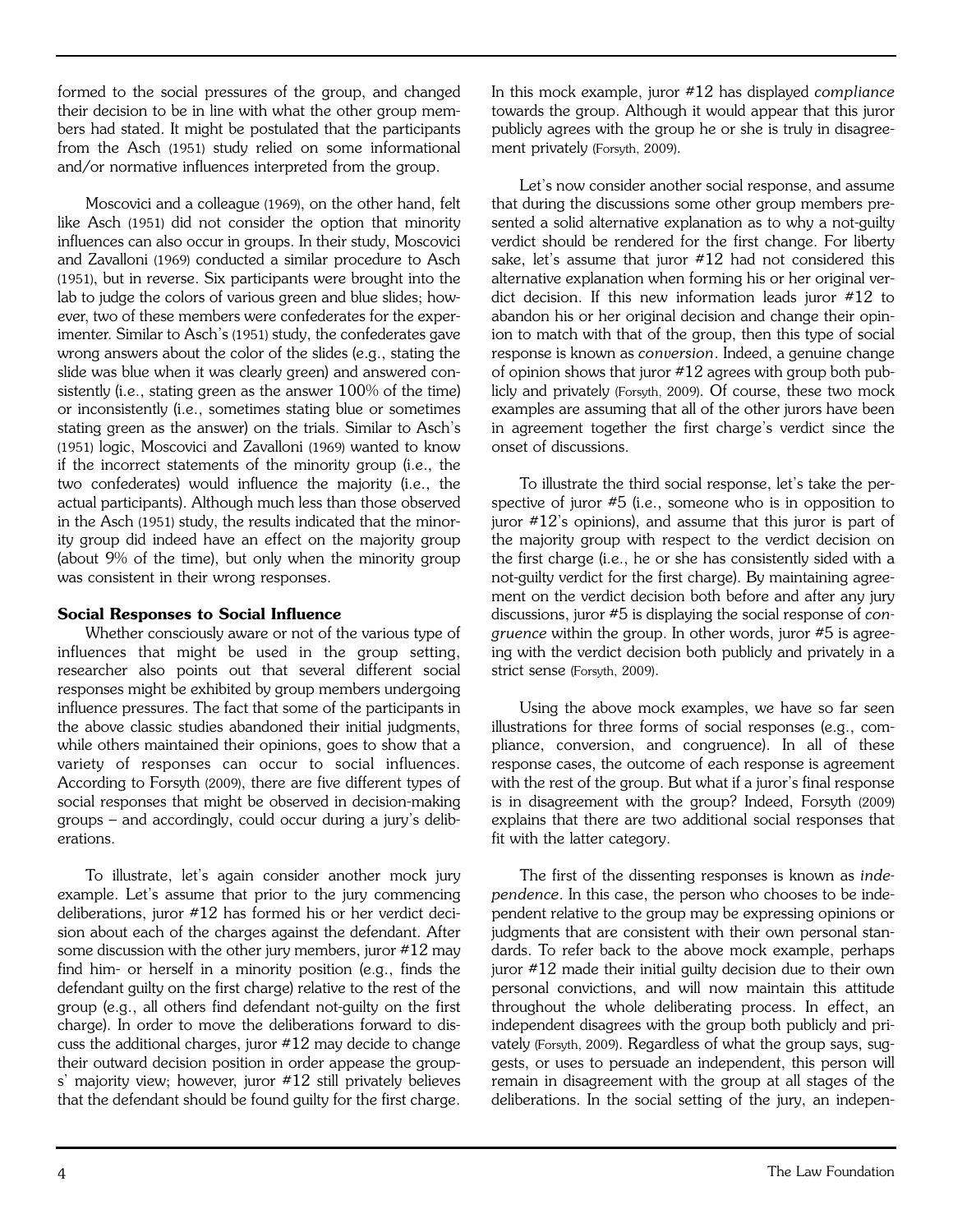dent response type might lead to a hung jury. In fact, 6% of criminal juries result in a jury unable to reach a unanimous decision (Waters & Hans, 2009).

The final of the five social responses, and second of the dissenting types, is referred to as *anticonformity*. This response can be thought of as simply going against anything that the group recommends. Recall the 'deviant' confederate from the Schachter (1951) study; this confederate would be an example of anticonformity occurring in a group setting. One of the reasons that a juror might take this position during the deliberation process is to ensure that all alternative explanations have beencontemplated. In a jury situation, perhaps taking a counter conformity approach is a fail-safe way to ensure all of the evidence is fully and thoroughly considered. In fact, an example of this can be seen from the hero in Reginald Rose's play, *Twelve Angry Men* i.e., the character, 'Juror #8' (Rose & Sergel, 1958). In the play, Juror #8 takes an anticonformist approach relative to the rest of the jury members in order to exhaustively consider other alternative explanations of the crime being considered. As the audience learns toward the end of the play, Juror #8 displayed disagreement with the group publicly, but privately agreed with the group's guilty verdict (Rose & Sergel, 1958). As the play concludes, we see that Juror #8's anticonformity stance was enough for the remaining 11 jurors to thoroughly re-evaluate their verdict decisions and conclude that the defendant was not-guilty. This play also provides many examples of interpersonal influence taking place during the many heated arguments displayed between jury members. Although the play is a fictional work, aspects of the characters might be similar to actual real-life jury members.

## **Concluding Thoughts**

Findings from many of the previously mentioned classical studies (e.g., Asch, 1951; Moscovici & Zavalloni, 1969; Schachter, 1951) suggest huge implications for the jury setting. In the case of majority influence, a lone juror who feels strongly about an opposing and unpopular viewpoint might become undone and succumb to the social pressures of the group, thus changing their viewpoint and leading to a verdict decision that they do not agree with. Similarly, if a minority group is consistent with presenting their argument to the group, the unpopular view can emerge as the final decision of the jury as a whole (e.g., *Twelve Angry Men*). As illustrated by the 'deviant', having a difference of opinion relative to the rest of the group can lead to negative reactions and complete rejection of the individual.

Social influence factors play out in many different group settings, and affect people in their decision-making processes. The jury is social setting where group social influences can have a great impact on a defendant's life. Knowing and understanding how group dynamic concepts work, and more importantly, applying them in the jury setting can lead one to protecting themselves from influences that might not allow the completion of a full due diligence legal process. Jury members may make the realization that being in a minority position might actually lend to deeper considerations given to the issues at hand. After all, if you were the person on trial, then you would likely want there to be many views considered rather than just whatever the majority thinks. Of course, dissenting from the group is not usually a popular position to find yourself in, but when a jury's decision has the power to hugely impact the defendant's life (for better or for worse), jury members would do the defendant and themselves justice by noting and learning how social influences might impact them in the group setting. As Rose's play (Rose &Sergel, 1958) indicates, without an anticonformist on the jury, the group might have rendered an incorrect verdict to the fictional defendant. In real life, this wrong decision-making can have dire effects on a person and potentially send an innocent defendant to prison. In fact, a recent study reports that juries have been found to render a wrong verdict in 1 of every 8 cases (Spencer, 2007). Awareness of social influence factors will not necessarily correct any wrong doings by juries, but having an understanding the dynamics related to group processes might lead to some additional insight. Perhaps a simple suggestion that could protect juries from falling victim to social influences is to have the judge speak about the impact of social influence during the instructions given to the jury. The purpose of the criminal justice system is to render just that: justice. Group dynamics and social influences might be able to play a role in insuring that true justice for all is fully exercised.  $\blacksquare$